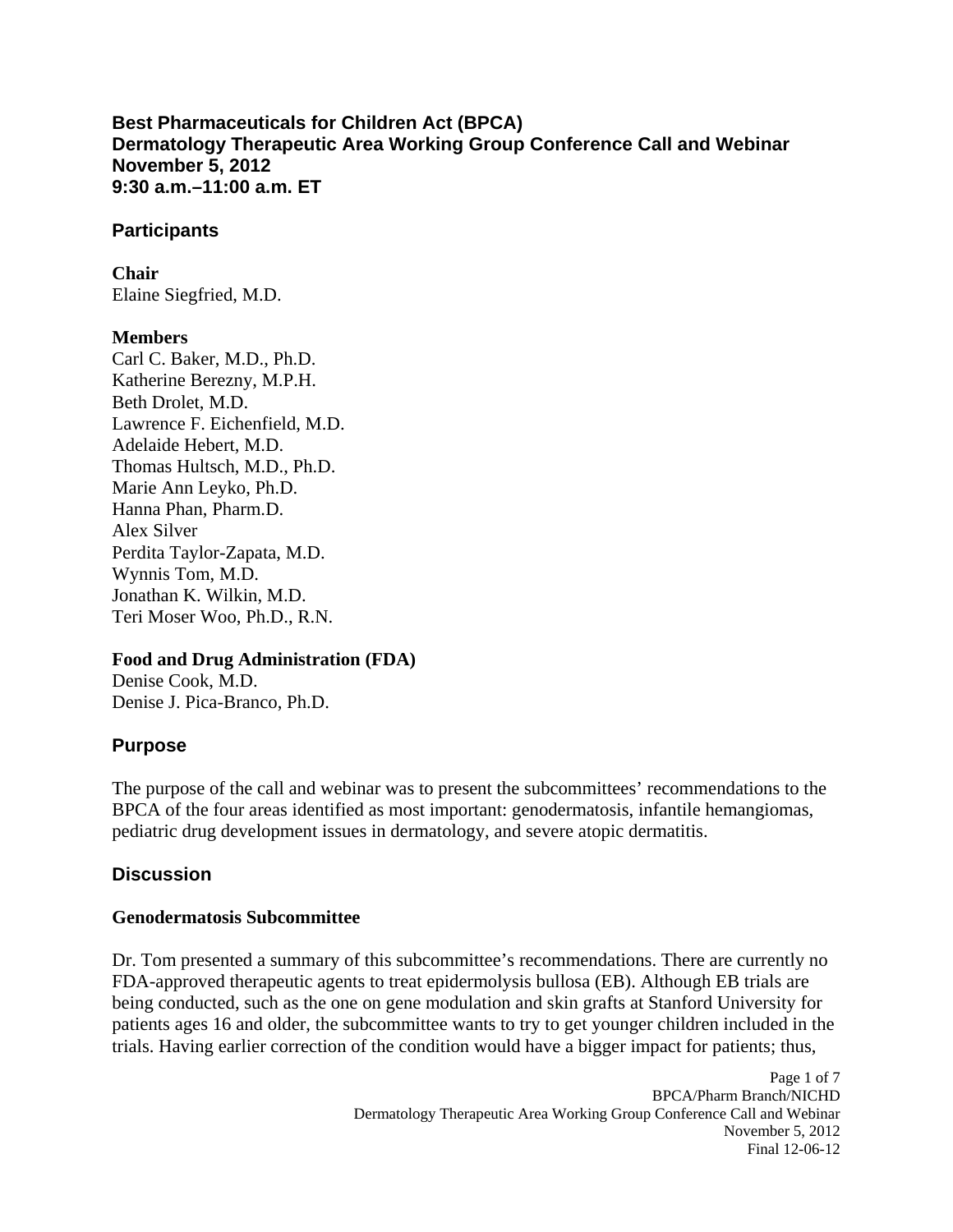one of the aims could be to help develop parameters that would improve trial safety for younger patients. There are no FDA-approved drugs to compare, so regardless of which treatment trial comes through first, two objectives are important. The first objective is to help develop standardized outcomes measures to better assess efficacy. Severity scoring is being worked on, but additional measurements are needed. The second objective is to support validating the testing of different outcome measures, such as improvement of blistering, enhanced mobility, and better quality of life.

Dr. Baker said the National Institute of Arthritis and Musculoskeletal and Skin Diseases currently has a Request For Application out for developing and validating outcome measures. To approve including children in clinical trials, the FDA requires evidence of safety in adults and evidence of efficacy and benefit to the adult patients. For that reason, it is important to have outcome measures.

Dr. Silver said this topic is very timely because a number of potential EB trials are coming up, including protein replacement therapy and gene therapy. Anne Lucky, M.D., and her team are creating a master database, and including children is important because competing trials need to select from this relatively small patient population. The trials need to be as safe as possible, and although it is vital to get the best therapies to trial as quickly as possible, there need to be enough subjects in a specific subset of EB to conduct the trials. Many new products are available that have not been adequately tested in children, such as Keragel. Trials are needed to determine which doses are appropriate for various cases of EB. Dr. Silver hopes the field will see a lot of progress in the coming years in relation to including younger children in clinical trials.

The subcommittee supports involving children in EB trials because this condition is so ravaging to the body in its severe forms. Thus, not doing anything to treat it is paramount to a death sentence. Also, there are many upcoming trials with different approaches, and when there are multiple trials in a rare disease community, it can be difficult to find enough trial subjects. It will help increase trial sizes if younger children are allowed to participate. Dr. Siegfried asked whether this fact should be added to the committees' recommendations. A participant said perhaps the committee could recommend that children with the most severe subtypes of the disease be involved––those with junctional or recessive dystrophic EB. Dr. Silver explained that the level of tolerance and risk is higher in those who suffer from EB because of its impact and that time of the essence. Dr. Baker said many proposed trials have petitioned the FDA to include some children in the studies. Dr. Drolet said it is important to add the need for a strict database/registry with phenotyping and genetic testing so that when the trials start there can be rapid enrollment and petitioning to the FDA for involvement of children. Dr. Silver said it will be difficult to get the entire registry done first, so it would help to have a parallel process.

Dr. Siegfried noted there is nothing said in the recommendations about devices, so the various devises are something for the subcommittee to consider adding.

Dr. Wilkin said part of getting younger children into trials earlier is having inclusion and exclusion criteria that describe populations at risk of mortality or a severely debilitating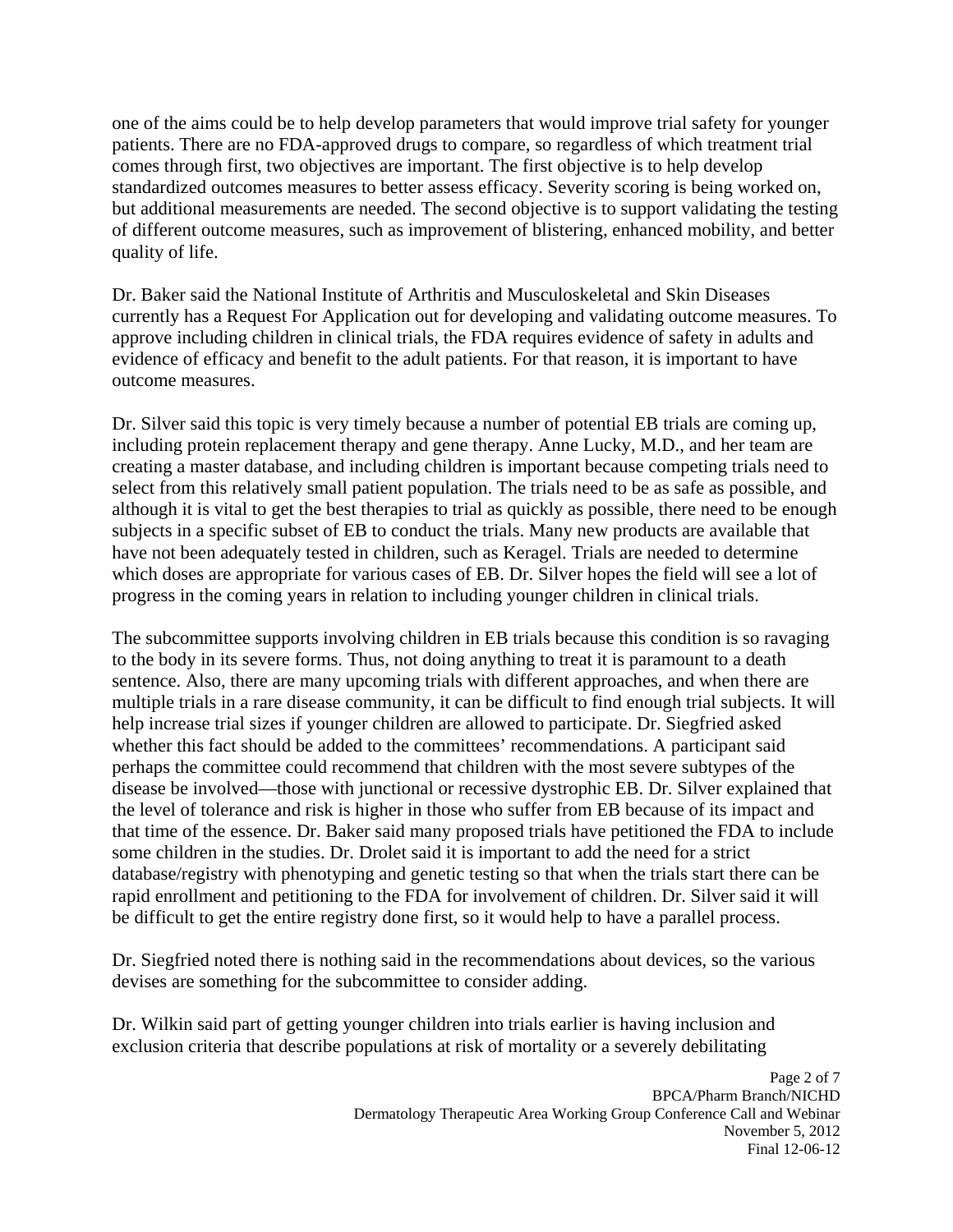permanent outcome. With that type of criteria, the FDA is being asked to look at the risk/benefit calculation rather than just being asked to get younger children in earlier. The trials are also an opportunity for prevention of severe morbidity. If what a pharmaceutical company is measuring is not one of these debilitating outcomes, their endpoints need to include these life-threatening and severely debilitating outcomes. Dr. Baker mentioned that the endpoints need to go far beyond the molecular correction of the disease; the FDA wants to know about patient-relevant outcomes such as improving range of motion, extension of life, reduction of infection, and use of pain medications.

It was noted that the committee's final recommendation sounds as if the fastest trials should be the ones supported. However, the longer a product is studied, the more unpleasant things are learned, so this recommendation needs to be nuanced. A lot of thought needs to go into the criteria for the choice of which trial to support.

Dr. Tom will take these recommendations back to the committee and update the document.

#### **Infantile Hemangioma Subcommittee**

Dr. Drolet said this subcommittee focused on clinical trials that could utilize the Pediatric Trials Network and found two opportunities. First is oral propranolol, assuming it receives FDA approval, as efficacy and safety data are available. The goal is to extend labeling to include this drug for high-risk patients such as preterm infants. Second is topical timolol, as people continue to use this drug off label and publish case studies, so its use will be widely adopted in the coming years. One preparation of the drug is currently approved for glaucoma in infants, so safety data are available for its application in the eye. This drug may be able to be extended to a new indication for a topical application. The research would probably involve some pharmacokinetic (PK) studies to determine peak time of systemic absorption and heart rate evaluations to determine biologic response, and then extend to safety and efficacy studies. For this kind of research, tools are needed that can capture the adverse events being seen in children who are using the drug off label. The drug seems safe, but some effects may show up later, so safety data need to be tracked.

Dr. Siegfried asked if the committee has some global recommendations that could be added to the document. Dr. Drolet said she would add some summary points.

Dr. Wade asked about instances where an FDA indication has changed for an ophthalmic solution for topical application. An instance noticed was when Allergan changed the application for Lumigan so it could be put on the eyelids rather than directly in the eye (this formula became Latisse). It was noted that for oral propranolol, the committee recommends working with the manufacturer to extend the labeling. For timolol, there is a U.S. pending patent on all beta blockers, so the manufacturers can never market for use of hemangiomas. Thus, the manufacturer does not have much incentive to put money into researching it. It was agreed that this possible limitation should be mentioned in the recommendations. It was mentioned that 80 percent of the drug is absorbed when put in the eye, but it is not yet known how much will be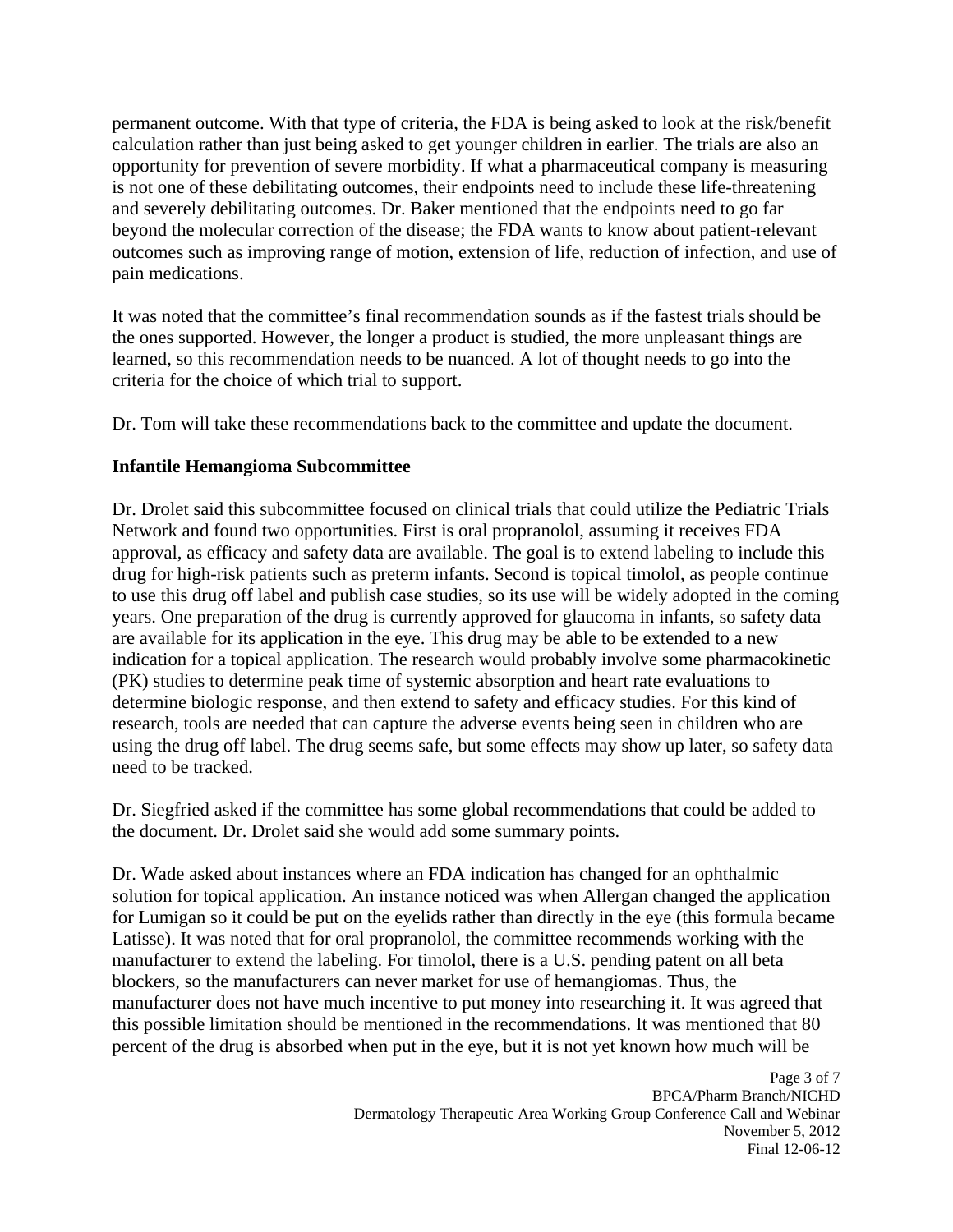absorbed through topical skin application. There is potential for overuse and systemic exposure, so PK studies should be conducted.

### **Drug Development Issues Subcommittee**

Dr. Siegfried said this area includes threads of important points from all the subcommittees. The group summarized the committee's thoughts about uncommon, but not life-threatening, conditions. They noted the following issues:

- Product labeling that overemphasizes the theoretical risks of new treatments compared to well-established risks of poorly controlled disease
- An underappreciated risk for adverse events from the widespread off-label use of drugs for skin diseases that lack evidence-based treatments
- A lack of well-defined acceptable risk parameters and clinical trial guidelines for development of new drugs in children with nonlethal, life-altering skin diseases.

The goals are:

- To state the need for well-defined regulatory clinical development pathways to inform, facilitate and incentivize new treatments for these pediatric dermatological diseases
- To generate an official request from the BPCA/*Eunice Kennedy Shriver* National Institute of Child Health and Human Development (NICHD) to the FDA to seek input from experts outside the agency
- To offer initial suggestions for inclusion into a level 1 guidance document.

Dr. Siegfried said the subcommittee considers this document to be general opinion that can help get things moving. The rest of this recommendation document provides background about why this topic is important, specific areas of unmet needs and the lack of FDA-approved medications to treat many skin diseases, specific parameters that are important, age limits, objective endpoints that are important to have, efforts such as the Pediatric Dermatology Research Alliance (PDRA), protocol designs, and parameters such as incorporating parental opinion into study designs to encourage enrollment and retention.

Dr. Hebert asked if this document should include the quandary of pediatric dermatologists who are trying to move forward but with limited knowledge about the best methodologies to use for certain disease states, which is why they are looking to the FDA for specific guidance. She said she hopes for FDA feedback.

Dr. Taylor-Zapata noted that these recommendations are going directly to the NICHD/BPCA, but that many issues within pediatric trials go across specialties. The BPCA has talked about providing feedback to working groups and allowing them to hear from FDA specialists who work in their areas. The BPCA is creating a formal feedback mechanism that will begin in spring 2013 and will arrange for conference calls between FDA representatives and the working groups.

A participant mentioned that a preliminary draft could be put together for the FDA, or the FDA could be asked to put this topic at the top of the list for guidance documents that the agency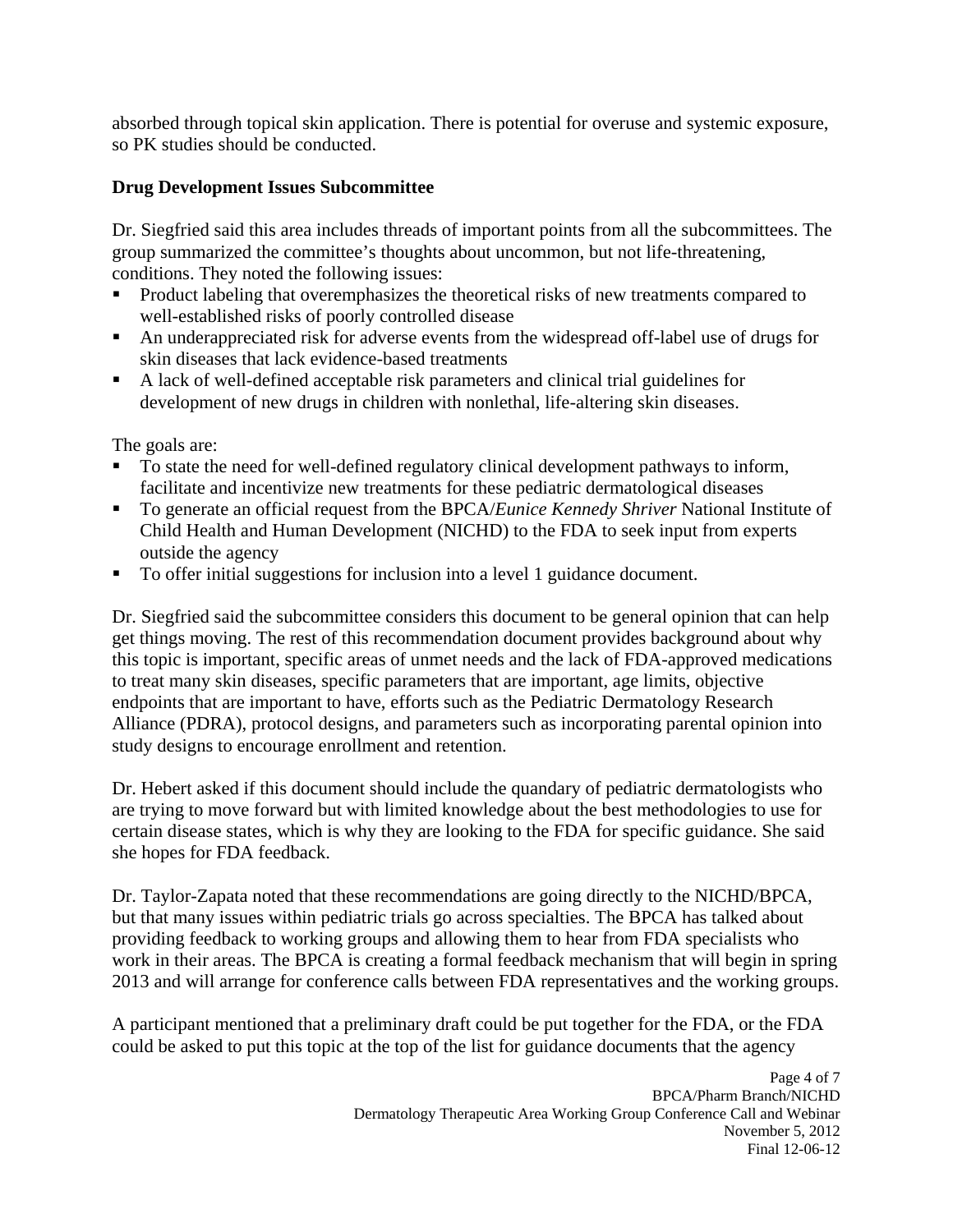develops for the next year. It was noted that the Federal Advisory Committee Act states that if the FDA is working with more than one person/group at a time, it has to be a public/transparent process, so it is difficult for the FDA to sit with a particular group to create a guidance document. In addition, pharmaceutical companies are reluctant to develop new topical products because they do not want to go into a risk-averse FDA setting that regulates, monitors, and advises about drug development. A guidance document could make this process seem more feasible and encourage companies to address unmet needs.

Dr. Wade said this is an important point and that it is difficult to know how to get the FDA to be responsive. The needs in the labeling arena are unique, and what has helped in other pediatric labeling venues is extending older child adult indications down into the neonatal range.

Dr. Tom asked if the FDA would fund a workshop about this topic. Dr. Siegfried said she could make this a committee recommendation. Having a working group around this topic would require participants who know the clinical issues for common conditions and experts who know what guidance documents should include. Dr. Drolet said it may help to focus on specific challenges of treating dermatology conditions. Dr. Hebert suggested looking at when propranolol was introduced in adults and then brought into the pediatric population for cardiac disease; this may serve as an initial basis for understanding how drugs can be transitioned to the pediatric realm, particularly from non-dermatologic use to dermatologic use.

Dr. Siegfried will summarize the next steps, provide a summary of committee recommendations, and list the overall goal as being to learn more about guidance documents.

### **Severe Atopic Dermatitis Subcommittee**

Dr. Eichenfield said this group is working on two templates: one for systemic therapy for severe atopic dermatitis and one for use of topical calineurin inhibitors (TCIs) in children down to 3 months of age. Although his group has not completed its recommendations document, he gave an overview of what will be included.

There are only five topical agents that are currently FDA-approved to treat severe atopic dermatitis. The TCIs are approved for children ages 2 and older for non-continuous use. They have a broad set of efficacy data. This subcommittee is posing the question of whether the black box warning for TCIs should be reconsidered. He noted that the desired outcome is evidence that TCIs do not lead to cancer and are safe for children ages 3 months and older with severe atopic dermatitis. They may, in fact, be well suited to long-term management. He said that the FDA black box warning risks have not been proven, and that although the warning may not be removed, the subcommittee wants FDA input and perhaps a change in labeling.

It was recommended that this subcommittee look at the transcripts of the FDA meeting where there was discussion about the black box warning and Novartis' direct consumer marketing. The FDA committee's recommendation was solicited not just due to evidence of concern, but because of marketing. The concern was that the drug promotion was causing widespread use in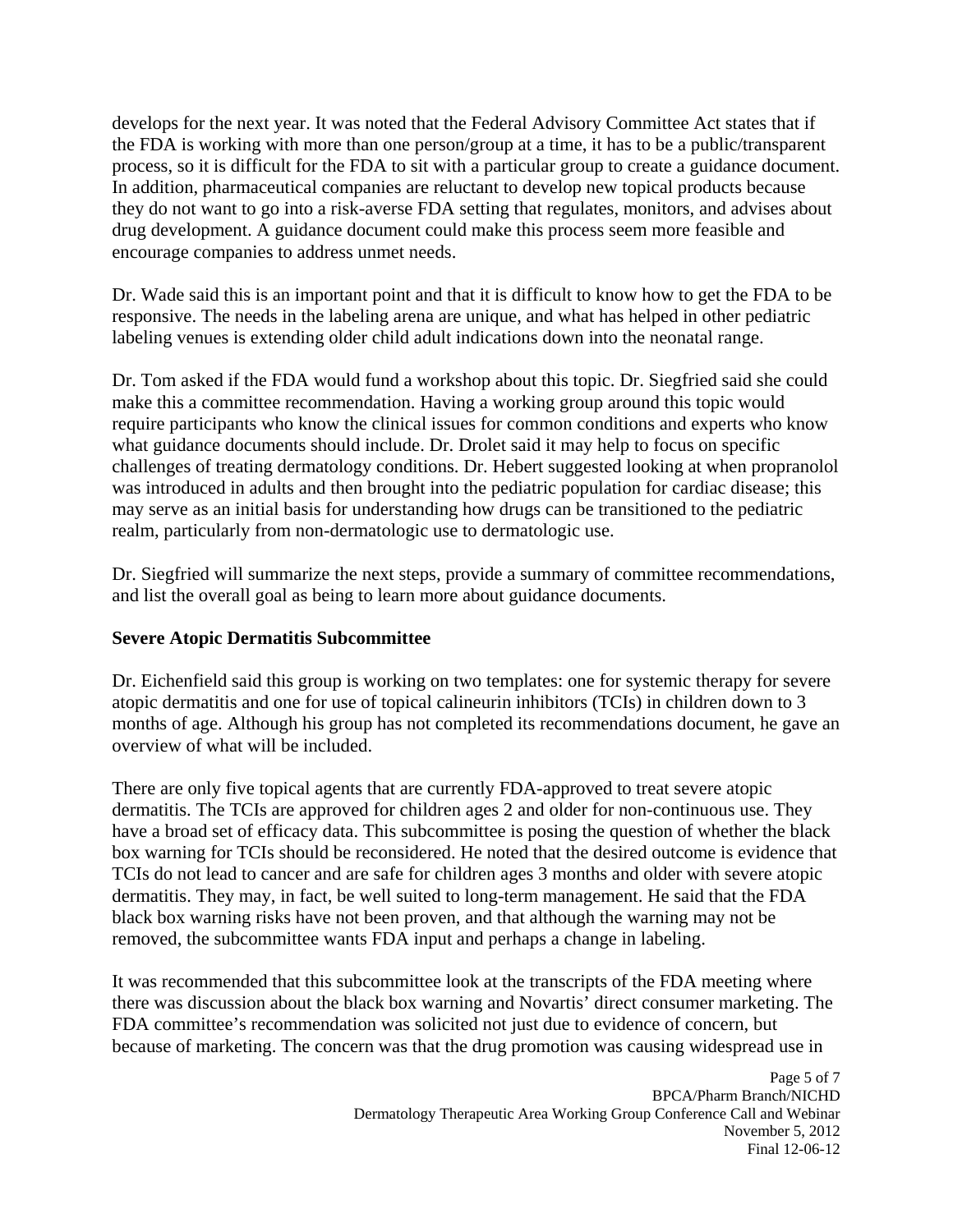young children in cases where there is uncertainty after long-term effects. The transcript says, "If a black box warning is the only way to stop the DTC marketing, it will be done. My measure of success is the reduction of sales by 50 percent." Dr. Siegfried said that although marketing played a role, increased sales also spoke to an unmet need for treatments that are not corticosteroids. People want steroid-free treatments so they often turn to ineffective and untested homeopathic treatments that do not have efficacy data.

More data are need about the health of nontreated children with severe atopic dermatitis and the development of the immune system in children who are treated. Dr. Eichenfield said there are emerging data about comorbidities, and it was agreed that those should be included in this document as a rationale that undertreatment may have far-reaching effects (for example, attention deficit hyperactivity disorder, lack of sleep, and gastrointestinal issues). Dr. Siegfried asked whether there are enough data to ask for a change in labeling, and it was explained that this would need to be researched and evaluated, which would be a lot of work. It was determined that it would be more efficient to simply explain this unmet need to the FDA.

Dr. Eichenfield explained that the section about severe atopic dermatitis is not yet complete, but he gave highlights of the section, including the following points. The subcommittee recommends supporting the consideration of pediatric patients early on in trials for new treatments and supporting comparative effectiveness studies for immunosuppressive and cytostatic agents that are utilized without labeling for this condition. There are no FDA-approved agents for this condition. The needs assessment will propose treatment for children 3 months of age and older. The adverse effects section is a broad list and is not yet completed, but there is a need to assess disease modifying effects and potential long-term side effects. The document will also include discussion of the current standard of care, secondary effects, ethical concerns such as carcinogenic risks, currently available agents for treatment, ongoing clinical trials, needed studies, present outcome measures such as quality of life, and medicines in development that do not include children in the trials. Final recommendations will include comparative studies and inclusion of young patients with severe atopic dermatitis in trials.

Dr. Siegfried noted that excluding children is an ethical concern, because it is a missed opportunity for controlling the disease. She asked if this area be funded separately by PDRA or under "outcome measures." A participant noted it would be useful to look at clinical standards of use for these medications to gather preliminary data and look for funding for pilot studies. Dr. Baker said as long as there is a research focus to a study, it is possible to apply for funding.

Participants discussed the need for further studies and the current PDRA trial. It was mentioned that it would be helpful to survey the patients as they are being treated, but that it is difficult given time constraints and lack of funding. It was suggested that the work done thus far should be called a "preliminary study" so the FDA will be more likely to want to get involved and help with funding for an official study.

### **Action Items:**